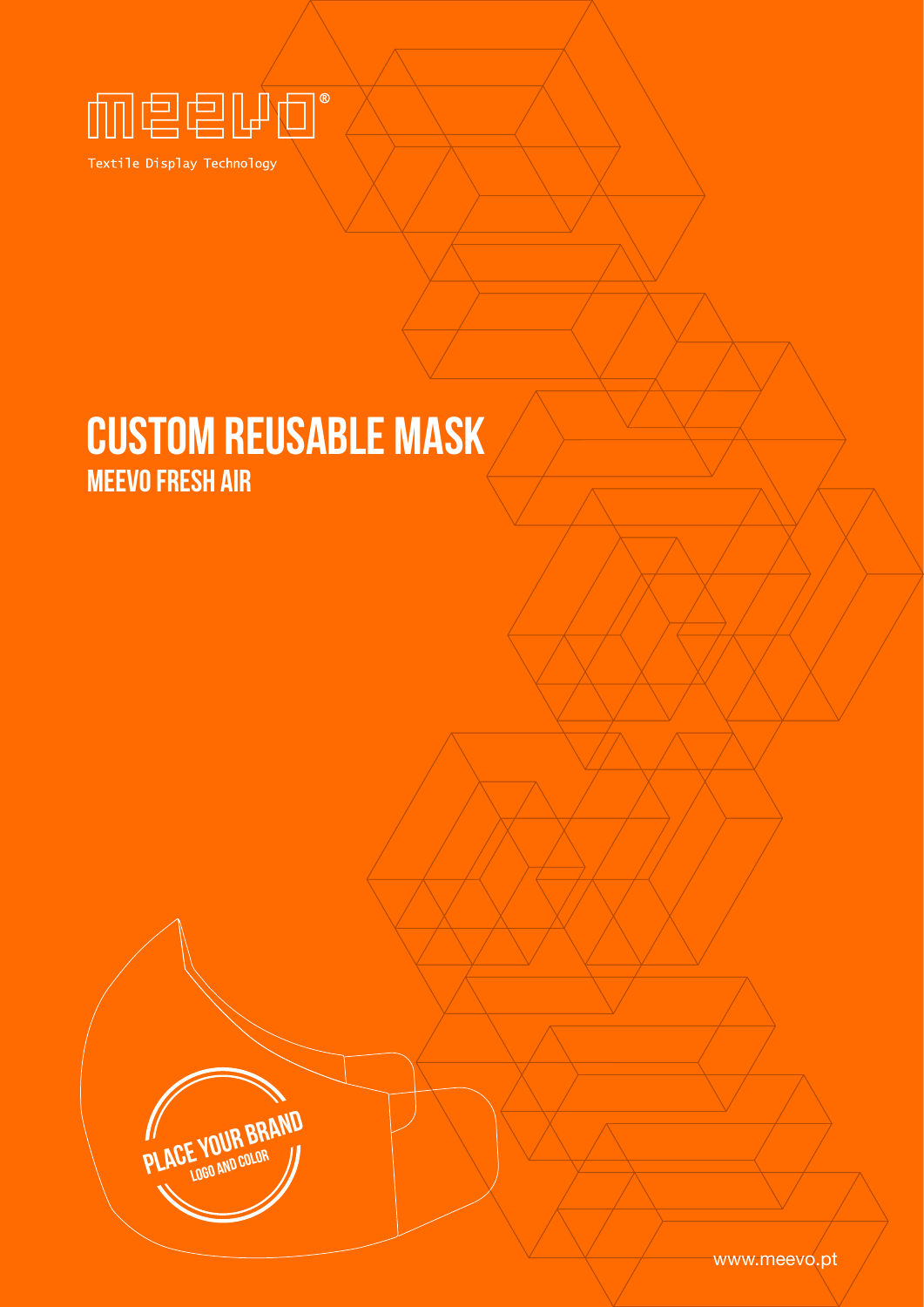### CUSTOM REUSABLE MASK LOGO AND COLOR CUSTOMIZATION





### **PORTFOLIO**

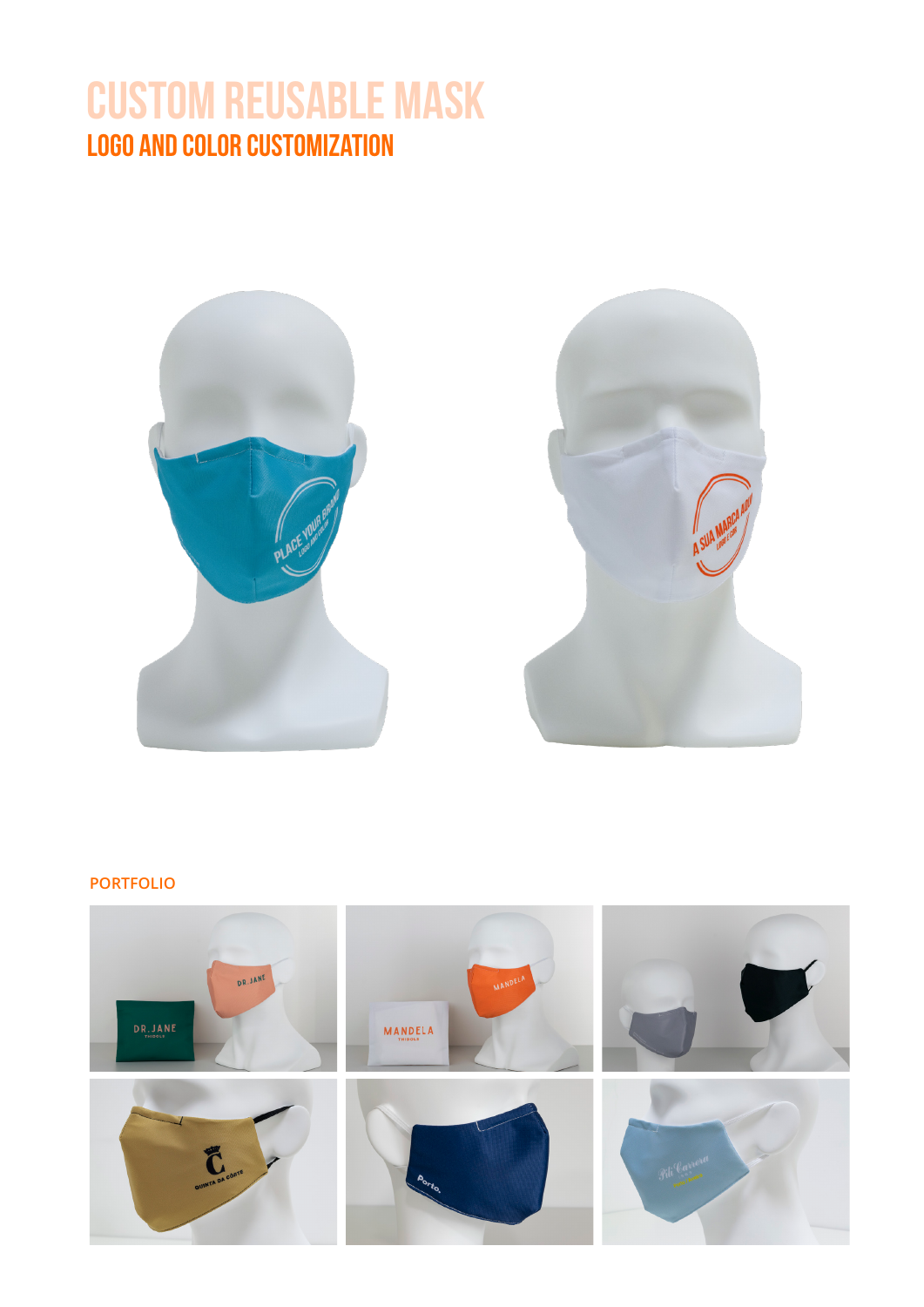# CUSTOM REUSABLE MASK PRODUCT FEATURES

Level 3 Protection textile mask, intended for use by individuals in the context of their professional activity or in other environments during confinement periods, namely in interior spaces with multiple people. The World Health Organization recommends the use of this type of mask by the general population, as an additional protection measure in community use.



• High level of breathability - even after 50 washes we obtain excellent rates of breathability (average air flow 43% above the standard required by CITEVE)

- High filtration capacity and particle retention = 92% PRC (particle retention capacity)
- Comfort obtained by the ergonomic design and the lightness of the fabrics used
- Customized to your brand

#### **CERTIFICATIONS**

All 3-layer textiles that compose this mask have the OEKO TEX certificate, which validates the mask as being tested for the presence of harmful substances and therefore safe to use. Certified with CITEVE´s guarantee of mask protection performance even after 50 wash cycles. The article is in compliance with CWA 17553, document issued by the CEN European Standartization Committee.









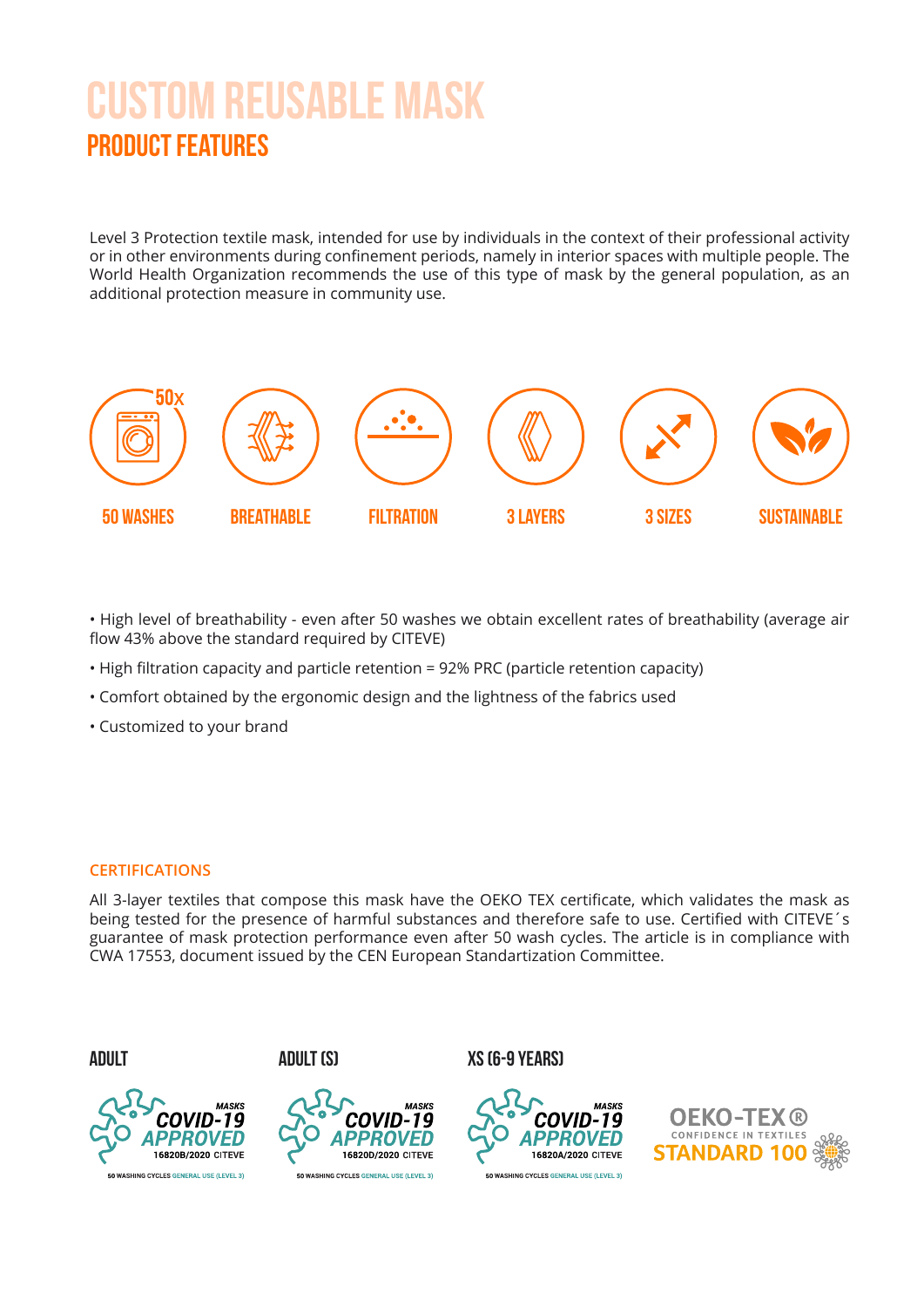# Technical info of fabrics CUSTOM REUSABLE MASK

### **TRIPLE PROTECTION - 3 LAYERS OF FABRICS**

#### Outer layer

Reinforced with a new fabric, increasing the filtration capacity and resistance to washing - Warp Knitted 100% Polyester Laminated with Non Woven 65% Polyamide and 35% Recycled Polyester;

#### Middle layer

Has a high filtering capacity with environmentally friendly material - Non Woven 65% Recycled Polyester, 35% Viscose;

#### Inner layer

Is composed of a more open fabric construction structure, which allows greater breathability, making it lighter and fresher - Warp Knitted 100% Polyester.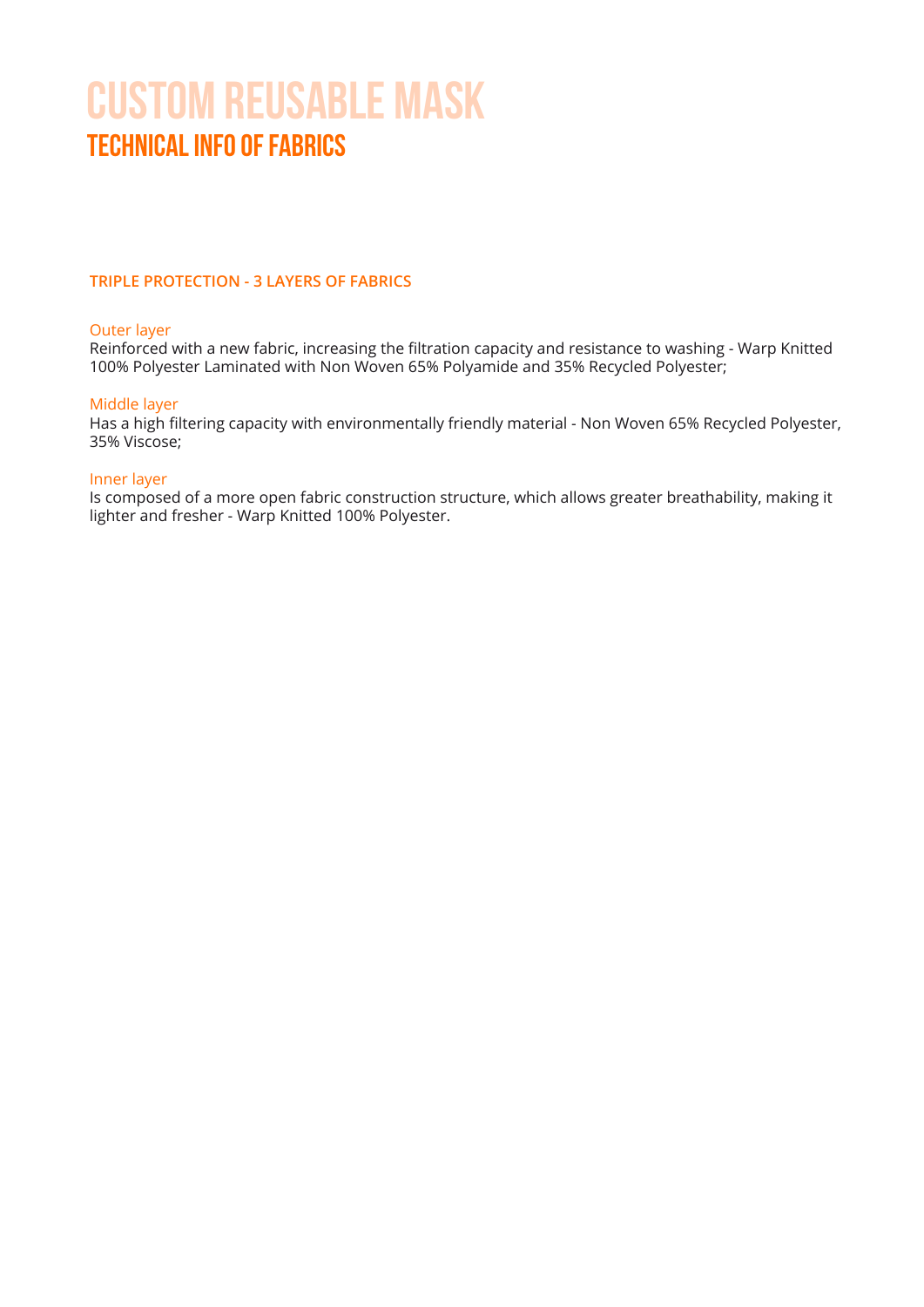# HOW TO HANDLE THE MASK CORRECTLY CUSTOM REUSABLE MASK

### **How to put on a mask**



Before placing: Ensure that the face and hands are properly sanitized and dry;



Place the mask with the inner face towards the face and the outer face facing out; Holding the mask by the elastic bands, place the mask over your nose, mouth and chin. Stretch the adjustment straps behind the ears; Always adjust your respiratory protection mask to protect your nose and mouth from external particles;



Do not let hair, beard, jewelry, eyeglasses or other props prevent proper mask placement;



You should not touch the mask during use and if you touch it, you should immediately wash your hands. Regularly evaluate the quality of the filters for respiratory protection masks, and replace the mask whenever you check the humidity or dirt level;



Make individual and unshared use of your respiratory protection equipment.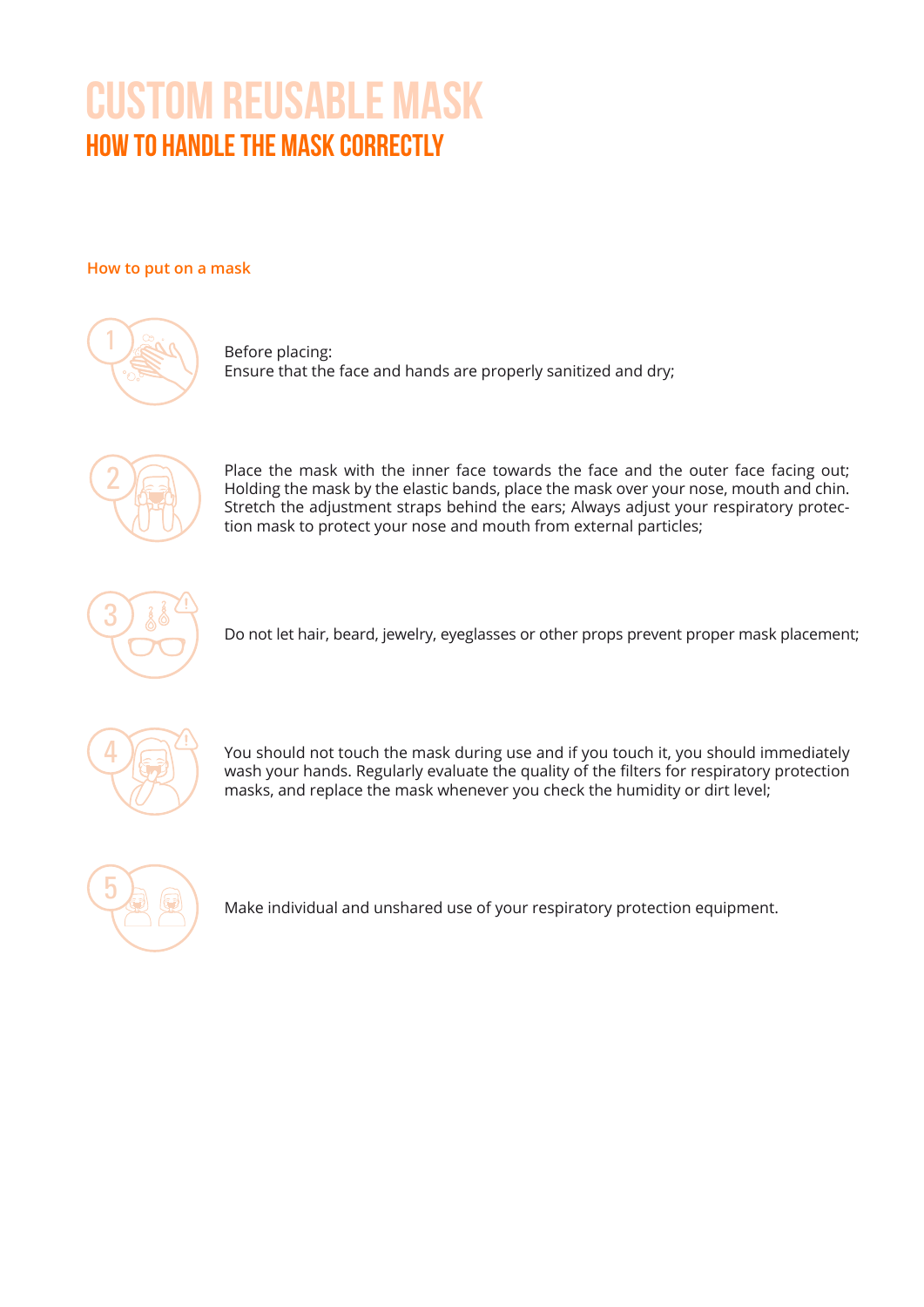# HOW TO HANDLE THE MASK CORRECTLY CUSTOM REUSABLE MASK

### **How to Remove a mask**



Wash your hands thoroughly before and after removing the mask;



The mask must be removed from the back, holding the ties or elastics;



Recommended the use of the mask: 4 hours a day;



4 At the end of each use, isolate the mask in a resistant bag and when washing, do it at 60 degrees for 30min, with detergent, in the washing machine;



 $\frac{1}{\sqrt{10}}$  At the end of its useful life, wash the mask and then dispose of it in a suitable waste container.